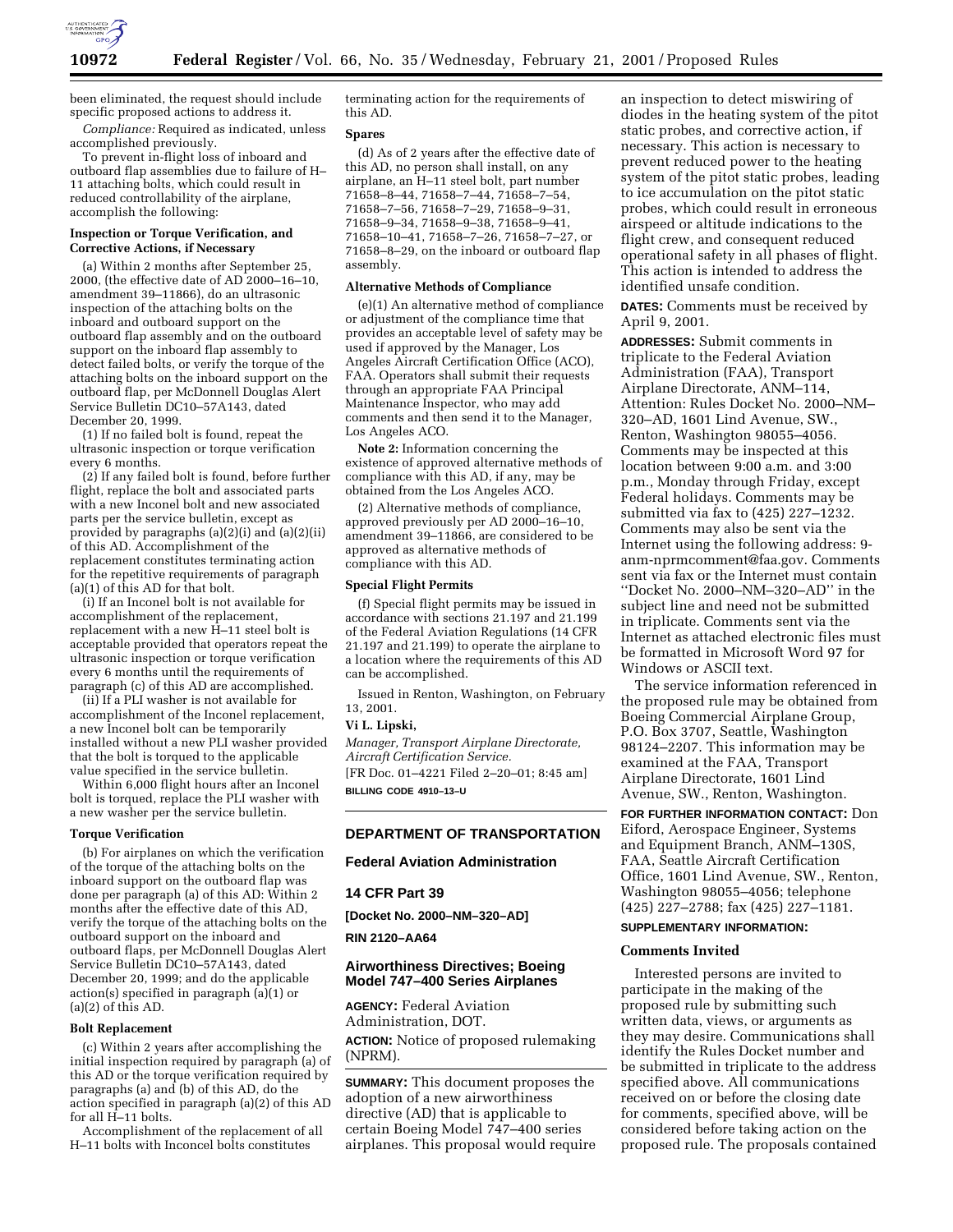in this action may be changed in light of the comments received.

Submit comments using the following format:

• Organize comments issue-by-issue. For example, discuss a request to change the compliance time and a request to change the service bulletin reference as two separate issues.

• For each issue, state what specific change to the proposed AD is being requested.

• Include justification (e.g., reasons or data) for each request.

Comments are specifically invited on the overall regulatory, economic, environmental, and energy aspects of the proposed rule. All comments submitted will be available, both before and after the closing date for comments, in the Rules Docket for examination by interested persons. A report summarizing each FAA-public contact concerned with the substance of this proposal will be filed in the Rules Docket.

Commenters wishing the FAA to acknowledge receipt of their comments submitted in response to this action must submit a self-addressed, stamped postcard on which the following statement is made: ''Comments to Docket Number 2000–NM–320–AD.'' The postcard will be date stamped and returned to the commenter.

### **Availability of NPRMs**

Any person may obtain a copy of this NPRM by submitting a request to the FAA, Transport Airplane Directorate, ANM–114, Attention: Rules Docket No. 2000–NM–320–AD, 1601 Lind Avenue, SW., Renton, Washington 98055–4056.

### **Discussion**

The FAA has received reports indicating that several operators have found burnt diodes in the heating system of the pitot static probes on certain Boeing Model 747–400 series airplanes. Investigation revealed that diodes in the power reduction circuitry were miswired. The miswiring results in the probe-head heat element always being at full-power, while the probe strut heater is only at half-power. If the probe strut heater is only at half-power, ice may accumulate on the pitot static probes. This condition, if not corrected, could result in erroneous airspeed or altitude indications to the flight crew, and consequent reduced operational safety in all phases of flight.

# **Explanation of Relevant Service Information**

The FAA has reviewed and approved Boeing Alert Service Bulletin 747– 30A2078, Revision 1, dated November

16, 2000, which describes procedures for an inspection to detect miswiring of diodes in the heating system of the pitot probes. The inspection involves using a multimeter to verify continuity between certain relay sockets, absence of a diode between certain relay sockets, and diode orientation between certain relay sockets. If any miswiring is found, the service bulletin specifies to rewire per Boeing 747–400 Wiring Diagrams 30– 31–11 and 30–31–21. Doing the actions in the service bulletin is intended to adequately address the identified unsafe condition.

## **Explanation of Requirements of Proposed Rule**

Since an unsafe condition has been identified that is likely to exist or develop on other products of this same type design, the proposed AD would require operators to do the actions specified in the service bulletin described previously, except as discussed below.

## **Differences Between This Proposed AD and the Service Bulletin**

Operators should note that, although the service bulletin recommends accomplishing the inspection at the earliest maintenance opportunity when manpower and facilities are available, the FAA has determined that this compliance time may not ensure that the identified unsafe condition is addressed in a timely manner. In developing an appropriate compliance time for this proposed AD, the FAA considered not only the manufacturer's recommendation, but the degree of urgency associated with addressing the subject unsafe condition, the average utilization of the affected fleet, and the time necessary to perform the proposed AD. In light of all of these factors, the FAA finds a 15-month compliance time to be warranted, in that it represents an appropriate interval of time allowable for affected airplanes to continue to operate without compromising safety.

Operators also should note that, while the service bulletin describes only an inspection/verification that necessitates use of a multimeter, this proposed AD refers to this inspection/verification as a ''special detailed inspection.'' The definition of a ''special detailed inspection'' is included as a note in the proposed AD.

#### **Cost Impact**

There are approximately 497 airplanes of the affected design in the worldwide fleet. The FAA estimates that 69 airplanes of U.S. registry would be affected by this proposed AD, that it would take approximately 2 work hours

per airplane to accomplish the proposed actions, and that the average labor rate is \$60 per work hour. Based on these figures, the cost impact of the proposed AD on U.S. operators is estimated to be \$8,280, or \$120 per airplane.

The cost impact figure discussed above is based on assumptions that no operator has yet accomplished any of the proposed requirements of this AD action, and that no operator would accomplish those actions in the future if this proposed AD were not adopted. The cost impact figures discussed in AD rulemaking actions represent only the time necessary to perform the specific actions actually required by the AD. These figures typically do not include incidental costs, such as the time required to gain access and close up, planning time, or time necessitated by other administrative actions.

#### **Regulatory Impact**

The regulations proposed herein would not have a substantial direct effect on the States, on the relationship between the national Government and the States, or on the distribution of power and responsibilities among the various levels of government. Therefore, it is determined that this proposal would not have federalism implications under Executive Order 13132.

For the reasons discussed above, I certify that this proposed regulation (1) is not a ''significant regulatory action'' under Executive Order 12866; (2) is not a ''significant rule'' under the DOT Regulatory Policies and Procedures (44 FR 11034, February 26, 1979); and (3) if promulgated, will not have a significant economic impact, positive or negative, on a substantial number of small entities under the criteria of the Regulatory Flexibility Act. A copy of the draft regulatory evaluation prepared for this action is contained in the Rules Docket. A copy of it may be obtained by contacting the Rules Docket at the location provided under the caption **ADDRESSES**.

## **List of Subjects in 14 CFR Part 39**

Air transportation, Aircraft, Aviation safety, Safety.

### **The Proposed Amendment**

Accordingly, pursuant to the authority delegated to me by the Administrator, the Federal Aviation Administration proposes to amend part 39 of the Federal Aviation Regulations (14 CFR part 39) as follows:

# **PART 39—AIRWORTHINESS DIRECTIVES**

1. The authority citation for part 39 continues to read as follows: